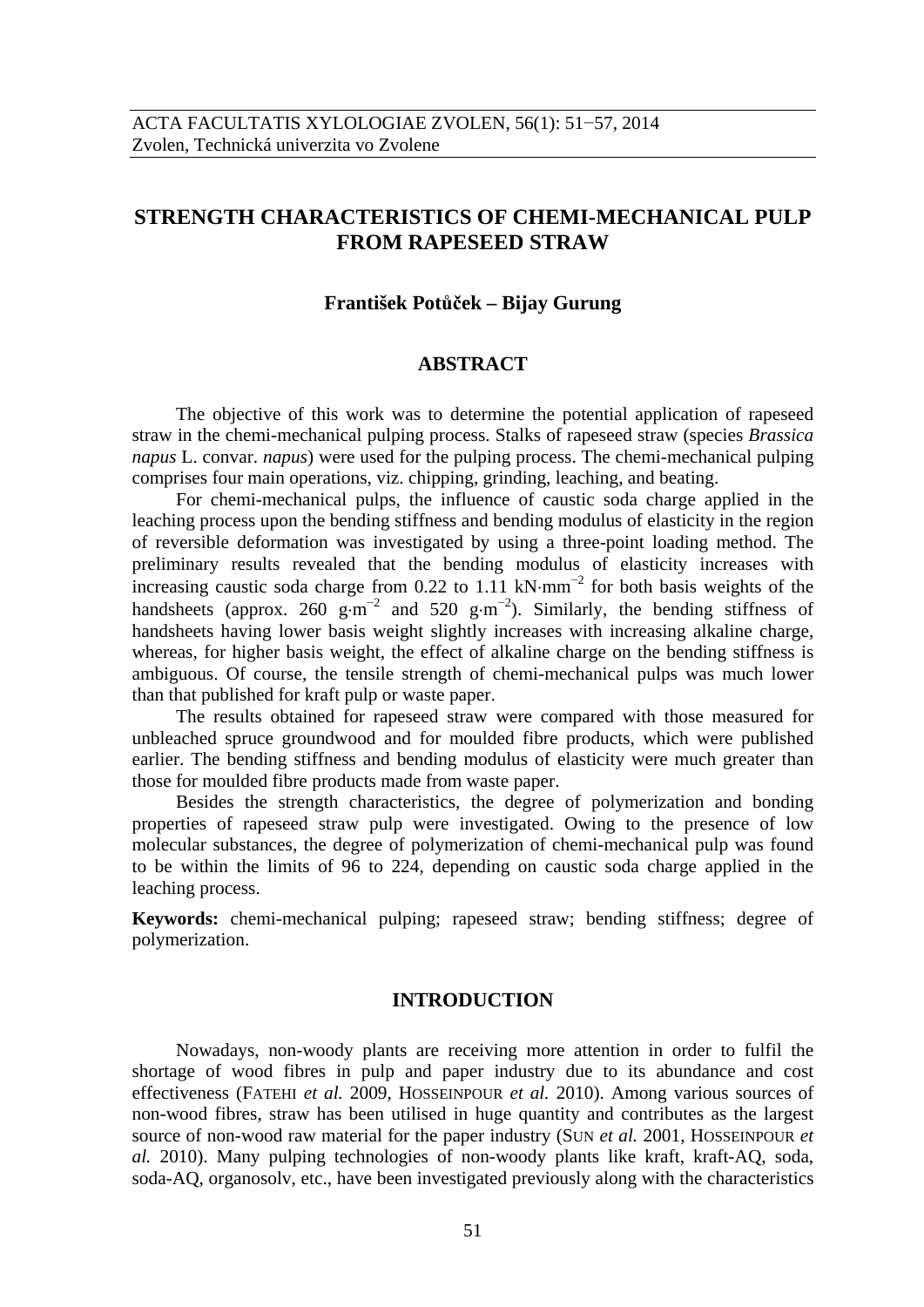of pulp obtained (DENIZ *et al.* 2004, ATES *et al.* 2008, RODRIGUEZ *et al.* 2008, FIŠEROVÁ *et al.* 2006, ZOMERS *et al.* 1995). However, chemi-mechanical pulping of non-woody plants and their corresponding paper properties has gained much less attention. The potential applications of such chemi-mechanical pulps from non-woody plants include the production of newsprint, fluting papers and liner boards (YOUSEFI 2009).

Rapeseed is the third most important oilseed crop after soybean and palm. Its applicability is not only limited to edible oil production but also used in biodiesel production. Furthermore, it can be extended in pulp and paper industry as a source of nonwood fibres (POTŮČEK, MILICHOVSKÝ 2011). Recently, the utilisation of rapeseed straw in medium density fibreboard has shown promising results (YOUSEFI 2009). Soda pulping (ENAYATI *et al.* 2009, POTŮČEK, MILICHOVSKÝ 2011), organic acid pulping (BARBASH *et al.* 2011) and neutral sulphite semichemical pulping (AHMADI *et al.* 2010) are available in the literature. Nevertheless, the studies available on chemi-mechanical pulping of rapeseed straw are rare.

Hence, the objective of this work is to prepare pulp from rapeseed straw by chemimechanical pulping and to investigate the influence of the varying alkaline dosages in the leaching process on the strength properties like bending stiffness, bending modulus of elasticity, and tensile index as well. Moreover, the degree of polymerization and bonding properties determined by rheosedimentation method for rapeseed straw pulp were investigated.

#### **EXPERIMENTAL**

 Rapeseed straw (*Brassica napus* L. convar. *napus*, in our case linie genotype Ontario) from Bohemian-Moravian Highlands was used for forming chemi-mechanical pulp. The rapeseed straw consists of various materials like stalks, valves of silique, debris, leaves, etc. Fine mass of stalks with varying diameter was obtained separating the valves of silique, debris and leaves from rapeseed straw. Then, the stalks were cut manually by flower scissor into small pieces producing the chips having length of 20 mm approx. Using a laboratory vibrating mill containing a roller and collar in the milling space, the dry chips were ground for 25–30 s and screened with wire sieve to remove fines. The accepts retaining on +50 mesh size were leached into aqueous solution of caustic soda with different dosages of caustic soda, namely 3.65, 9.75, and 15.9 % of Na<sub>2</sub>O on oven dry straw, for 20 h at a laboratory temperature (Table 1). The straw was also leached only into tap water for 40 hrs. In this case, the pulping process may be called as mechanical pulping. The straw after leaching was washed in three stages based on dilution followed by thickening.

| Leaching        |      |                 | Pulp specimens |           |                  |  |
|-----------------|------|-----------------|----------------|-----------|------------------|--|
| Liquor-to-straw | Time | $Na2O$ -charge  | Beating degree | Thickness | Basis weight     |  |
| ratio           | h    | % on o.d. straw | SR             | mm        | $g \cdot m^{-2}$ |  |
| 102:1           | 40   |                 | 58             | 0.99      | 260              |  |
| 102:1           | 40   |                 | 58             | 1.87      | 519              |  |
| 47:1            | 20   | 3.65            | 50             | 0.90      | 266              |  |
| 47:1            | 20   | 3.65            | 50             | 1.79      | 554              |  |
| 44:1            | 20   | 9.75            | 55             | 0.64      | 245              |  |
| 44:1            | 20   | 9.75            | 55             | 1.19      | 508              |  |
| 82:1            | 20   | 15.9            | 51             | 0.60      | 263              |  |
| 82:1            | 20   | 15.9            | 51             | 1.08      | 521              |  |

**Tab. 1 Leaching conditions and properties of chemi-mechanical pulp specimens.**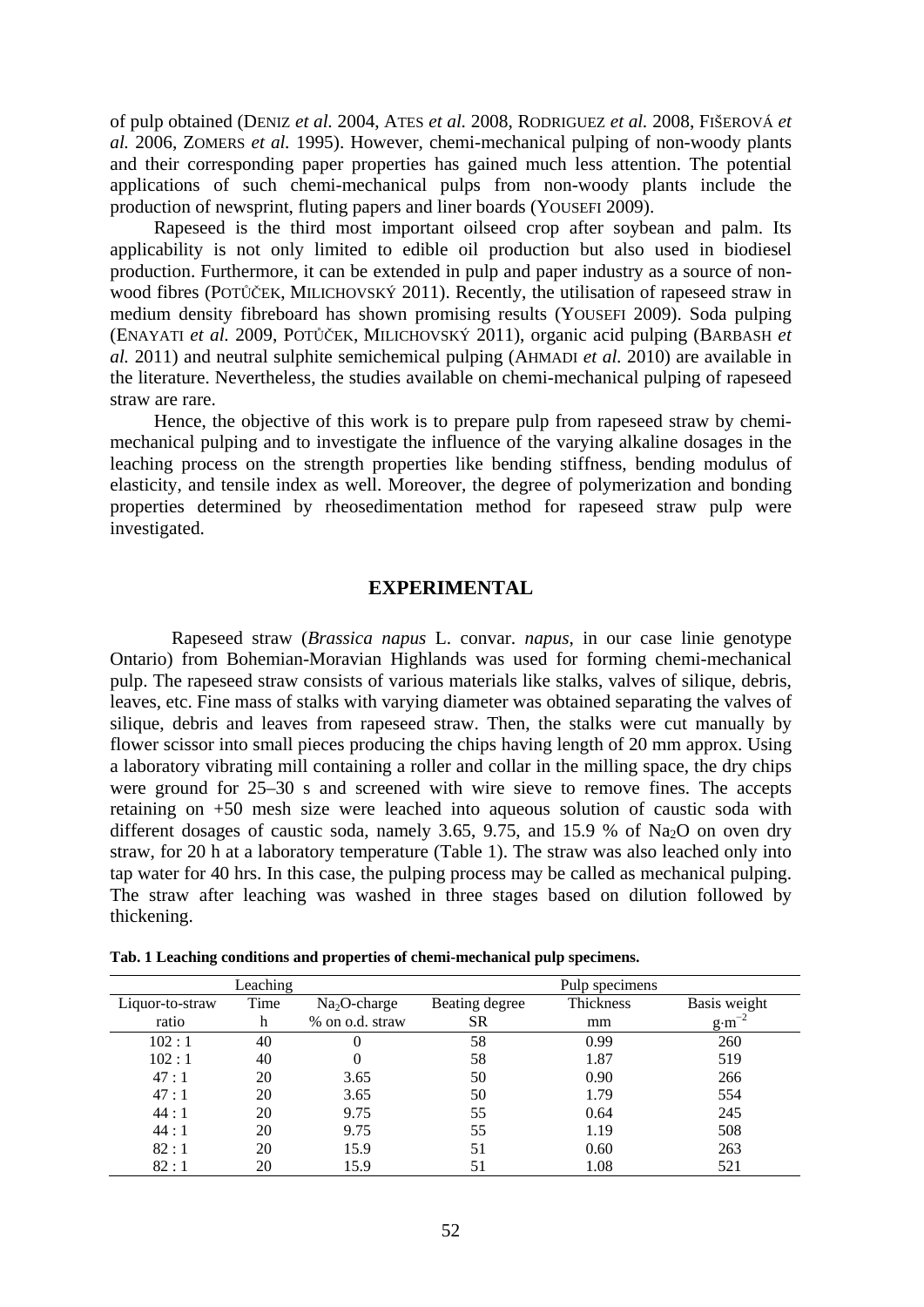Using a laboratory conical beater, the wet straw after leaching process was beaten from initial beating degree of 11 to 50–58 SR (Table 1). Beating degree was measured by Schopper-Riegler method according to ISO 5267-1 Standard. Both sorts of beaten pulps, chemi-mechanical and mechanical, were used to make handsheets on a Rapid-Köthen sheet forming machine. Handsheets of two different levels of basis weight (B. W., for short), approximately 260, and 520  $\text{g}\cdot\text{m}^{-2}$ , were prepared.

In order to determine stiffness properties, the stripes, 15 mm in width and 90 mm in length, having basis weight of about 260, and 520  $g·m^{-2}$  were made from the handsheets obtained from chemi-mechanical pulp, as well as mechanical one. Then, the stripes were used to measure the bending stiffness on a TIRA test 26005 device using three-point loading method under a constant room temperature of 23 °C and relative humidity of 50 %. The distance between the supports was kept at 50 mm.

For strips, 150 mm in length, having basis weight of 75 to 87 g·m<sup>-2</sup>, the tensile properties, namely the tensile index, breaking length and relative elongation were determined as well. All strength measurements were performed at least on 20 replicates per each tested sample.

The average degree of polymerization of rapeseed straw fibres was determined from the limiting viscosity number using a capillary viscometer. Viscosimetric measurements were performed in accordance with the T230 om-89 TAPPI Test Method, however, pulp fibres were dissolved in cadoxen, a solution of cadmium oxide in aqueous ethylene diamine.

#### **RESULTS AND DISCUSSION**

 The bending stiffness is a property of paper and board which expresses its rigidity or resistance to bending. It is the product of bending modulus of elasticity and moment of inertia. Generally, for given material the bending stiffness depends strongly upon the thickness of test specimen and rises linearly with increasing moment of inertia, theoretically with the third power of thickness of paper sheet (POTŮČEK *et al.* 2008).

The bending stiffness, *S*, was evaluated from the following equation

$$
S = \frac{F l^3}{48y} \tag{1}
$$

where *F* is acting force, *l* is distance between two support points, and *y* is deflection of tested specimen.

The results obtained showed that the bending stiffness is apparently higher for specimen with higher thickness. Figure 1 shows the dependence of bending stiffness on the caustic soda charge (expressed as  $%$  Na<sub>2</sub>O on oven dry straw of rapeseed) used in the leaching process. For the specimens with lower basis weight (245–266 g·m<sup>-2</sup>), it is evident that the bending stiffness increases slightly with increasing caustic soda charge. However, in the case of specimens with higher basis weight (508–554 g·m<sup>-2</sup>), the effect of caustic soda charge is ambiguous.

The bending modulus of elasticity, *E*, is defined as

$$
E = \frac{F l^3}{4 y b h^3} \tag{2}
$$

where *b* is specimen width and *h* is specimen thickness. The other symbols have the same meaning as in equation (1).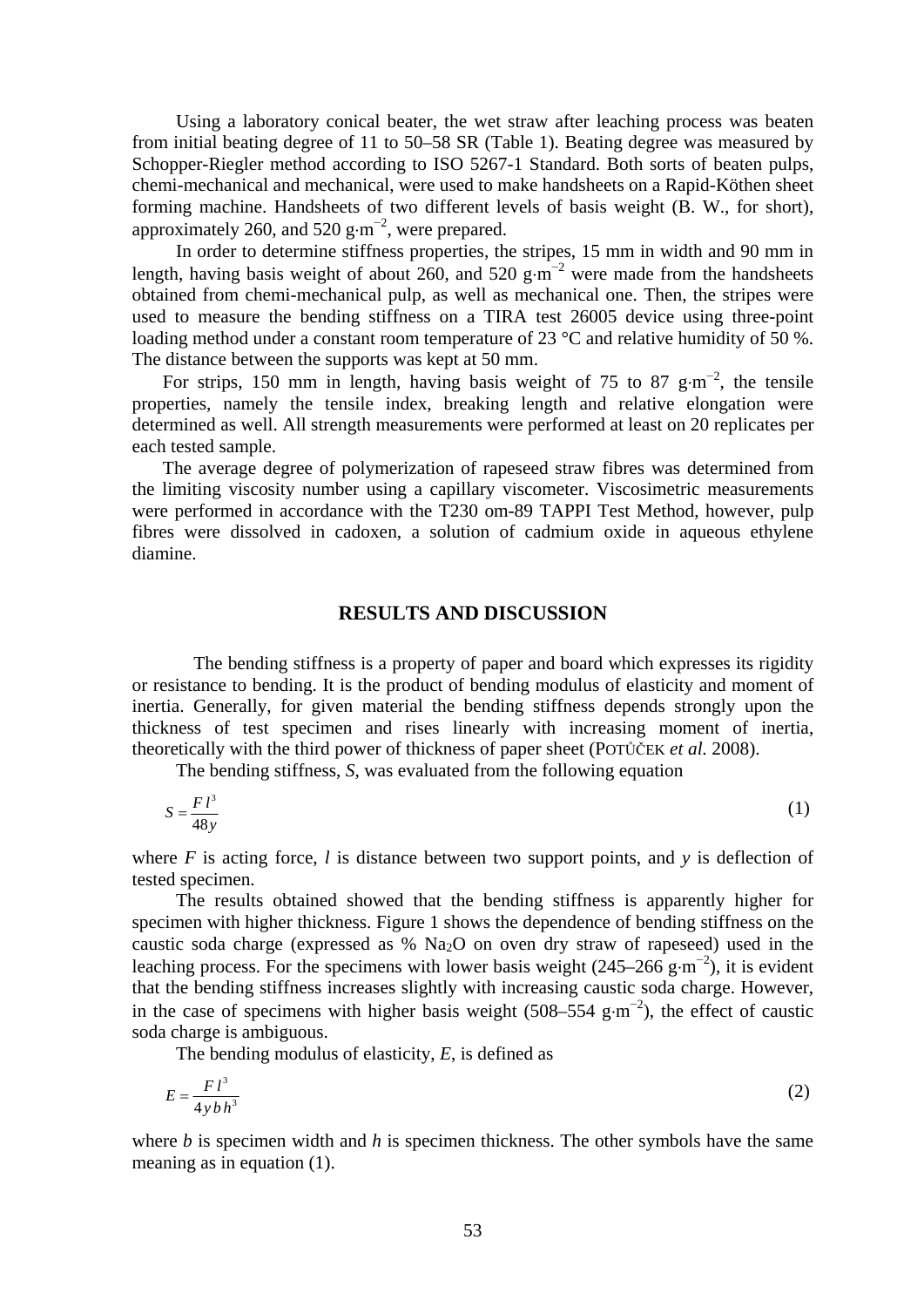The bending modulus of elasticity in the region of reversible deformation as a function of caustic soda charge is illustrated in Fig. 2. It is clear that the bending modulus of elasticity is not appreciably different for specimens having various basis weights, except for zero caustic soda charge when mechanical pulp was made. The bending modulus of elasticity obtained for chemi-mechanical pulps lie within the limits of 0.22 to 1.11 kN·mm<sup>-2</sup> and is lower than that (0.9 to 1.9 kN·mm<sup>-2</sup>) reported by POTŮČEK *et al.* (2008) for unbleached spruce groundwood having a thickness of 0.6 to 1.9 mm.

Furthermore, the stiffness results obtained for rapeseed straw pulps were compared with those published earlier for unbleached spruce groundwood and moulded fibre products. At almost constant thickness of the handsheets, the bending stiffness and bending modulus of elasticity in the region of reversible deformation measured for highest charge of caustic soda are comparable to those measured for unbleached spruce groundwood and are much greater in comparison with those obtained for moulded fibre products made from waste paper (Table 2). However, the bending stiffness and bending modulus of elasticity determined for mechanical pulp, when leaching into tap water was carried out, are somewhat lower than those published for moulded fibre products previously (POTŮČEK *et al.* 2007; POTŮČEK *et al.* 2008).



**Fig. 1 Bending stiffness as a function of Na2O-charge on oven dry straw.** 



**Fig. 2 Bending modulus of elasticity as a function**  of Na<sub>2</sub>O-charge on oven dry straw.

|  | Tab. 2 Comparison of stiffness properties measured for various materials |  |  |  |  |  |
|--|--------------------------------------------------------------------------|--|--|--|--|--|
|--|--------------------------------------------------------------------------|--|--|--|--|--|

| Material                                          | Thickness | Bending stiffness | Bending modulus |
|---------------------------------------------------|-----------|-------------------|-----------------|
|                                                   | mm        | $kN·mm^{-2}$      | $kN·mm^{-2}$    |
| Rapeseed straw pulp $(0\%$ Na <sub>2</sub> O)     | 0.99      | 0.220             | 0.180           |
| Rapeseed straw pulp $(15.9 % Na2O)$               | 1.08      | 1.756             | 1.109           |
| Spruce groundwood <sup>1</sup>                    | 1.006     | 1.624             | 1.274           |
| Waste paper (moulded fibre products) <sup>2</sup> | 1.01      | 0.343             | 0.265           |

1 Potůček *et al.* 2008, <sup>2</sup> Potůček *et al.* 2007

The tensile strength belongs among important properties of papers with low basis weight used as wrapping papers. Nevertheless, it can be expected that chemi-mechanical pulps are not a material suitable for this purpose. For handsheets having basis weight within the interval from 75 to 87 g⋅m<sup>-2</sup> and the thickness ranging of 0.25 to 0.37 mm, the tensile index increases with increasing charge of soda caustic (Fig. 3) but the values obtained were much lower than those reported previously by POTŮČEK *et al*. (2013) who measured 78.4 and 37.4 N m  $g^{-1}$  for virgin kraft pulp beaten to 19 SR and waste paper from postconsumer corrugated board, respectively. Also, the relative elongation of 0.4 to 0.5 % measured for chemi-mechanical pulp from rapeseed straw is much lower than that of 3.2 %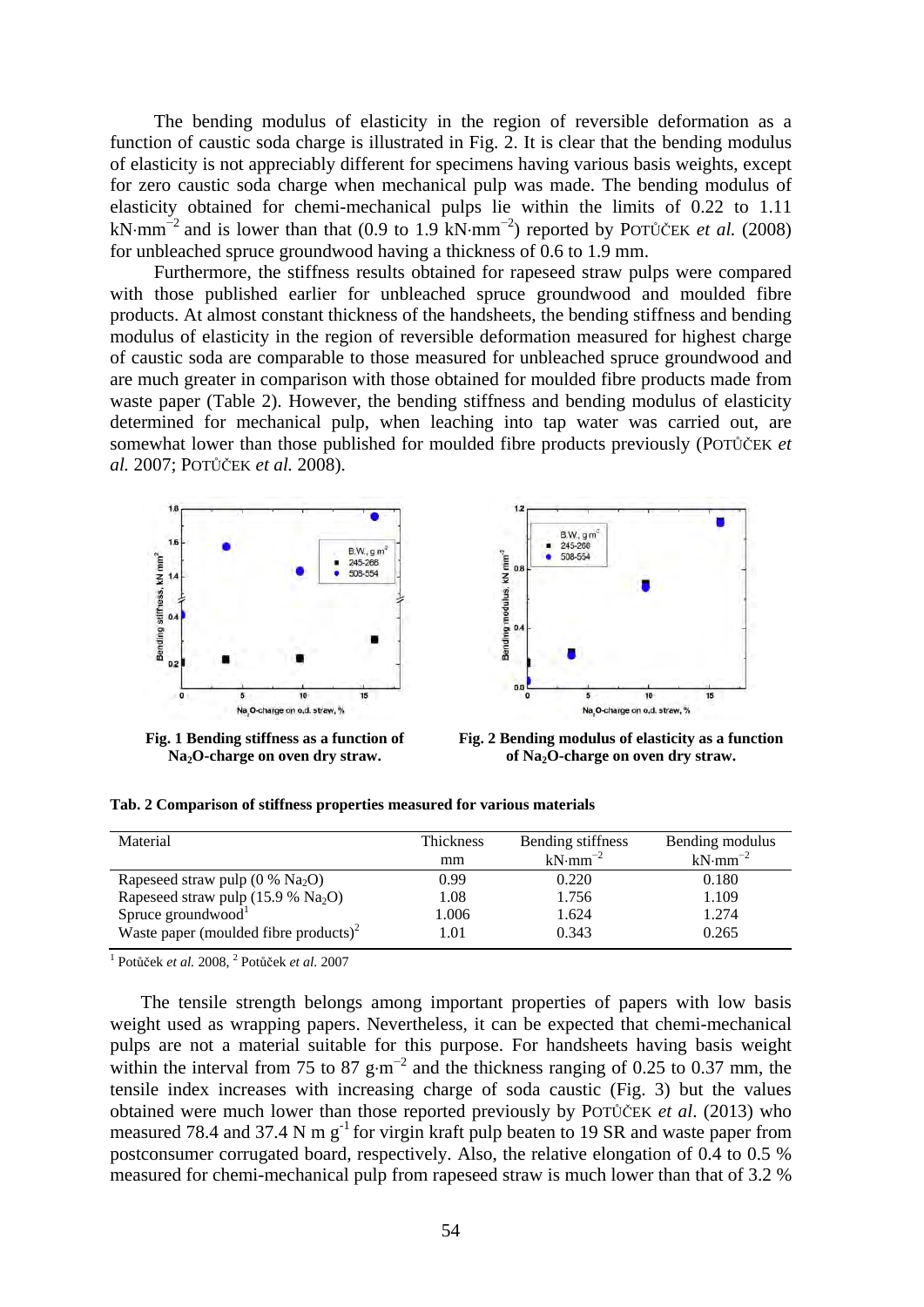and 2.1 % for virgin kraft pulp and waste paper, respectively, determined by POTŮČEK *et al*. (2013). These results confirmed that chemi-mechanical pulp from rapeseed straw is not convenient for production of wrapping papers with low basis weight.





**Fig. 3 Tensile index as a function of Na2O charge. Fig. 4 Degree of polymerization as a function**  of Na<sub>2</sub>O charge.

Moreover, the low tensile strength of chemi-mechanical rapeseed straw pulp was confirmed by rheosedimentation measurements. The rheosedimentation method based on observation and evaluation of the typical phenomenon of diluted pulp slurry with appropriate papermaking properties during their sedimentation was described in details by MILICHOVSKÝ and ČEŠEK (2004). Pulp slurries containing fibres with positive papermaking properties are characterized by slow rheosedimentation velocity which usually decreases with increasing degree of beating. For example, FIŠEROVÁ *et al*. (2009) reported the rheosedimentation velocity of  $1.8 \text{ mm s}^{-1}$  for bleached pulp from a blend of hardwoods, while MILICHOVSKÝ and ČEŠEK (2004) measured the rheosedimentation velocity of 1.2 and  $1.7 \text{ mm} \cdot \text{s}^{-1}$  for sulphate bleached softwood pulp made from a blend of spruce and pine and bleached spruce pulp, respectively. Also, for soda pulp cooked from rapeseed straw the rheosedimentation velocities of 4.75 and 1.09 mm⋅s<sup>-1</sup> were determined in case of unbleached unbeaten pulp and pulp beaten at 66 SR, respectively (POTŮČEK, MILICHOVSKÝ 2011). In case of chemi-mechanical pulp, however, the rheosedimentation velocity increased within the limits of 37 to 116 mm⋅s<sup>-1</sup> with increasing Na<sub>2</sub>O charge. Thus, it was confirmed that the fibres of chemi-mechanical pulp in suspension reveal low hydration ability resulting in very low tensile strength of pulp handsheets.

The degree of polymerization is directly proportional to the chain length of cellulose and has an impact upon some properties of pulp fibres such as mechanical characteristics. The degree of polymerization was determined viscosimetrically for unbeaten pulp from stalks. Figure 4 illustrates the effect of  $Na<sub>2</sub>O$  charge upon the average degree of polymerization. The low values of degree of polymerization can be attributed to the presence of low molecular substances, mainly hemicelluloses, in chemi-mechanical pulps. Using conventional soda pulping (POTŮČEK, MILICHOVSKÝ 2011), the average degree of polymerization was found to be 917 for pulp from stalks of rapeseed straw (linie genotype Labrador). Similarly, ENAYATI *et al*. (2009) measured the degree of polymerization ranging of 1,408 to 1,579 for soda pulp cooked from canola stalks. For comparison the degree of polymerization of 396, 599, and 371 was also determined for beech unbleached kraft pulp, unbleached kraft pulp from softwood, and bleached kraft pulp from softwood, respectively. The low value of the degree of polymerization in case of beech pulp corresponds with short fibre length and also can be ascribed to the presence of hemicelluloses in pulp.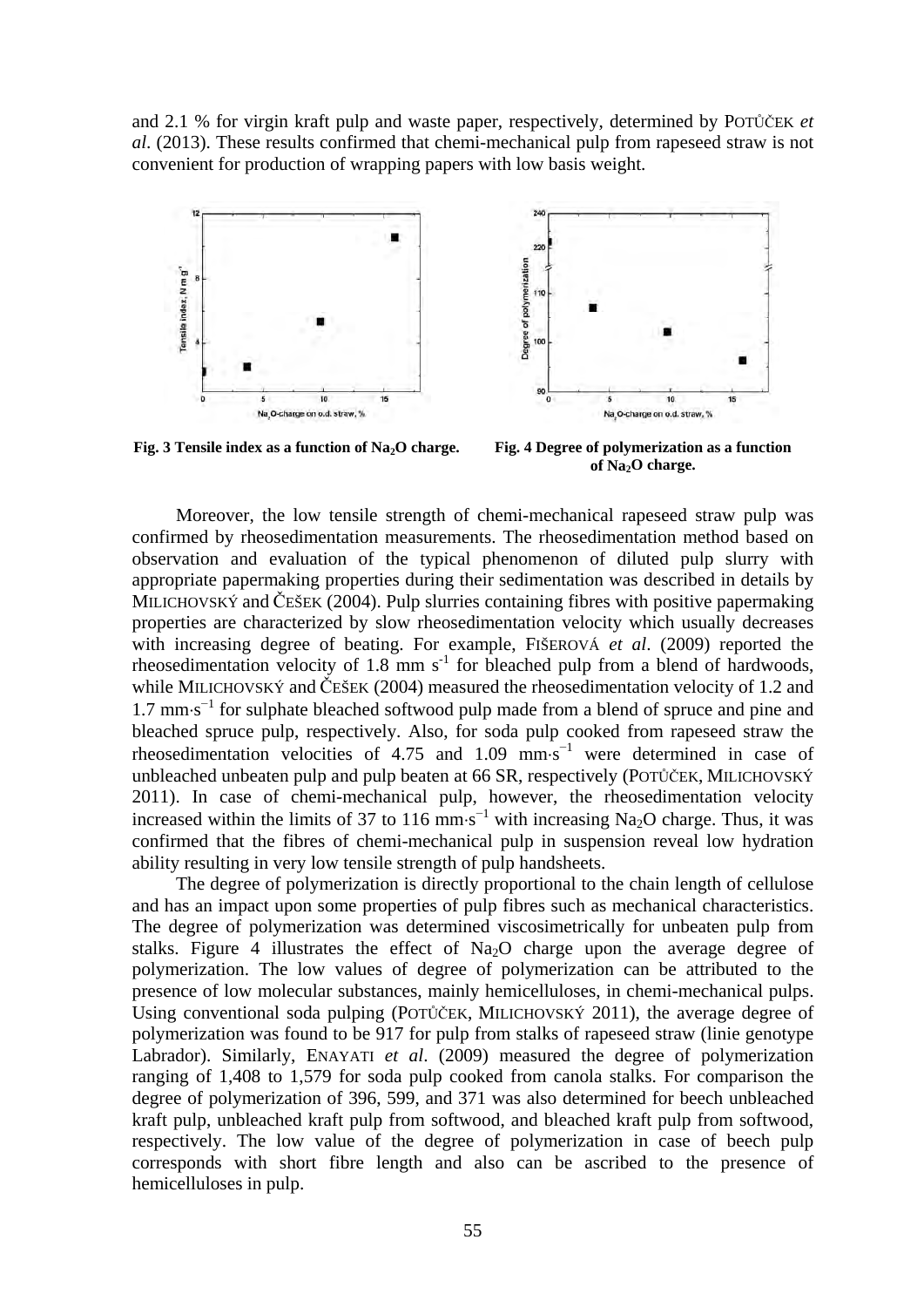## **CONCLUSIONS**

The results obtained in the scope of our study proved that, owing its papermaking properties exhibiting slight tensile strength, the chemi-mechanical pulp from rapeseed straw is not sufficient for the production of common papers manufactured from chemical pulps cooked from softwood.

Nevertheless, the preliminary results obtained offer a possibility to utilize chemimechanical pulp from rapeseed straw, at least partially, in the pulp and paper industry, *e. g*., in a blend with softwood or hardwood pulps to manufacture moulded fibre products. With respect to current knowledge on chemi-mechanical pulping of rapeseed straw, further studies should be developed to confirm the suitability of rapeseed as a future non-wood fibre source. Besides chemical pulping of rapeseed straw, chemi-mechanical and enzymatic-mechanical pulping offer another possibility of rapeseed straw treatment. Hence, further studies should be aimed at these processes.

#### **REFERENCES**

AHMADI, M., LATIBARI, A. J., FAEZIPOUR, M., HEDJAZI, S. 2010. Neutral sulfite semi-chemical pulping of rapeseed residues. Turkish Journal of Agriculture and Forestry, 34: 11–16.

ATES, S., ATIK, C., NI, Y., GUMUSKAYA, S. 2008. Comparison of different chemical pulps from wheat straw and bleaching with xylanase pre-treated TCF method. Turkish Journal of Agriculture and Forestry, 32: 561–570.

BARBASH, V., POYDA, V., DEYKUN, I. 2011. Peracetic acid pulp from annual plants. Cellulose Chemistry and Technology, 45(9–10): 613–618.

DENIZ, I., KIRCI, H., ATES, S. 2004. Optimisation of wheat straw *Triticum drum* kraft pulping. Industrial Crops and Products, 19: 237–243.

ENAYATI, A. A., HAMZEH, Y., MIRSHOKRAIE, S. A., MOLAII, M. 2009. Papermaking potential of canola stalks. BioResources, 4(1): 245–256.

FATEHI, P., TUTUS, A., XIAO, H. 2009. Cationic PVA as a dry strength additive for rice straw pulp. Bioresource Technology, 100(2): 749–758.

FIŠEROVÁ, M., GIGAC, J., MAJTNEROVÁ, A., SZEIFFOVÁ, G. 2006. Evaluation of annual plants (*Amaranthus caudatus* L., *Atriplex hortensis* L., *Helianthus tuberosus* L.) for pulp production. Cellulose Chemistry and Technology, 40(6): 405–412.

HOSSEINPOUR, R., FATEHI, P., LATIBARI, A. J., NI, Y., SEPIDDEHDAM, S. J. 2010. Canola straw chemi-mechanical pulping for pulp and paper production. Bioresource Technology, 101: 4193– 4197.

ISO 5267: 2012, Pulps – Determination of Drainability, Part 1: Schopper-Riegler method.

MILICHOVSKÝ, M., ČEŠEK, B. 2004. Rheosedimentation – a typical and characteristic phenomenon of paper. Cellulose Chemistry and Technology, 38(4–6): 385–281.

POTŮČEK, F., ČEŠEK, B., DOMIN, P., MILICHOVSKÝ, M. 2007. Stiffness of moulded fibre products. Cellulose Chemistry and Technology, 41(4–6): 277–281.

POTŮČEK, F., ČEŠEK, B., MILICHOVSKÝ, M. 2008. Bending stiffness of groundwood sheets with and without sugar beet pulp addition. Cellulose Chemistry and Technology, 42(7–8): 413–419.

POTŮČEK, F., ČEŠEK, B., MILICHOVSKÝ, M. 2013. Effect of adding secondary fibers to kraft pulp on strength properties and air resitance. Cellulose Chemistry and Technology, 47(5–6): 455–460.

POTŮČEK, F., MILICHOVSKÝ, M. 2011. Rapeseed straw as a possible source of non-wood fiber materials. Cellulose Chemistry and Technology, 45(1–2): 23–28.

RODRIGUES, A., MORAL, A., SERRANO, L., LABIDI, J., JIMINEZ, L. 2008. Rice straw pulp obtained by using various methods. Bioresource Technology, 99(8): 2881–2886.

SUN, R. C., SUN, X. F., WEN, J. L. 2001. Fractional and structural characterization of lignins isolated by alkali and alkaline peroxide from barely straw. Journal of Agriculture and Food Chemistry, 49(11): 5322–5330.